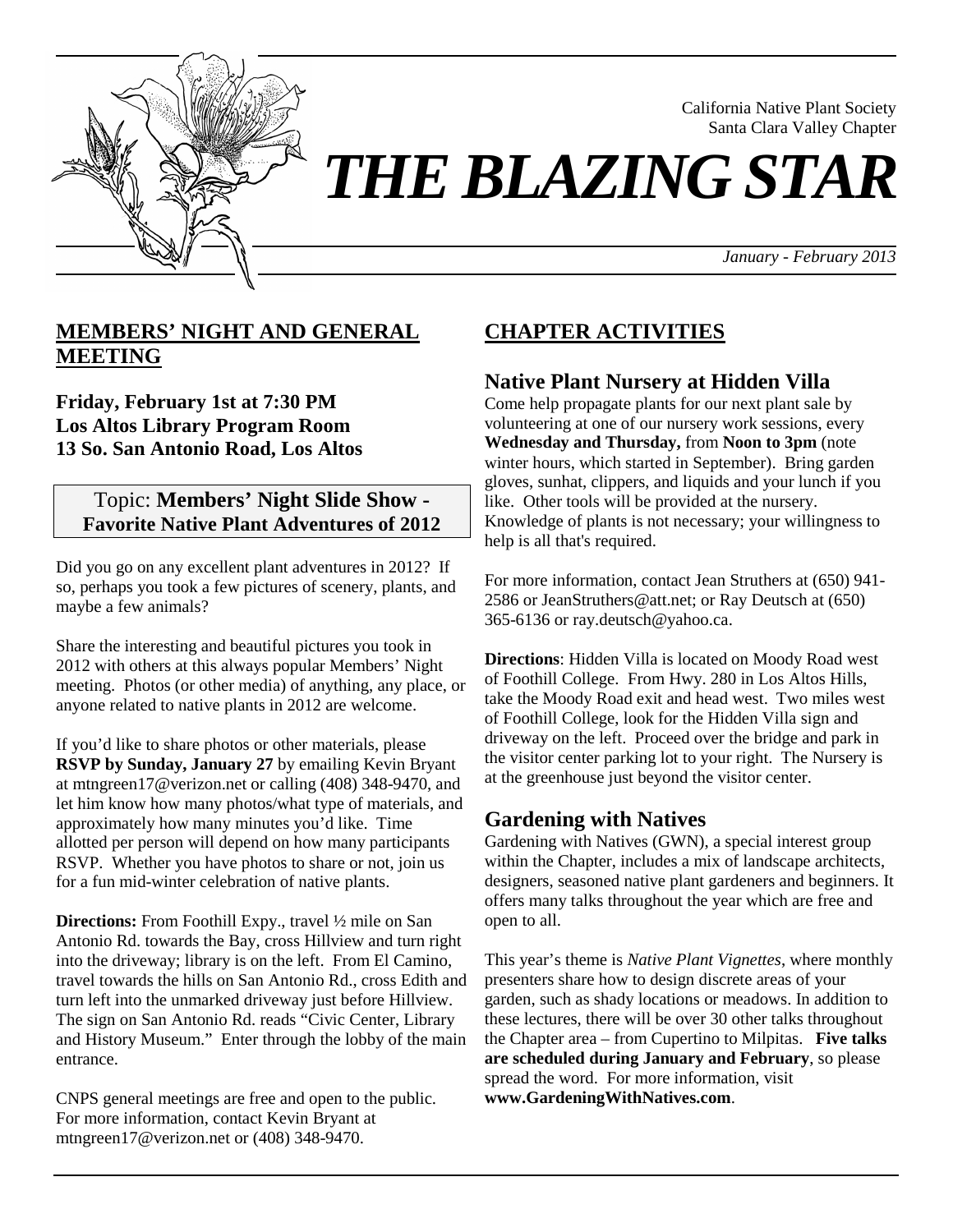These programs are made possible by volunteers who help with program logistics and by co-sponsoring libraries. If you would like to help organize similar programming at a library near you, contact arvind.kumar@cnps.org.

#### **Easy-to-Grow Native Plants for California Gardens, a talk by Arvind Kumar**

#### **Monday, January 7, 4-5:30PM, Evergreen Library 2635 Aborn Road, San Jose (408) 808-3060**

New to native plants? Do you want to include native plants in the garden for beauty, habitat, and sustainability, but don't know where to start? Come to this talk and learn about easy-to-grow native plants (trees, shrubs, perennials, and annuals) for the home garden.

**Arvind Kuma**r has been gardening with native plants for over 12 years, and is the past president of our Chapter of CNPS. Handouts and plant lists will be available.

#### **Planning a Native Rain Garden, a talk by Alan Hackler**

#### **Tuesday, January 8, 7:00 PM, Saratoga Library 13650 Saratoga Ave., Saratoga (408) 867-6126**

The season's first rains are pouring down, running off your roof, down your driveway and into the streets, storm drains, creeks and ultimately to the Bay and ocean. What if you could capture that runoff instead and use it for your garden, with the excess percolating downward to recharge our local aquifers and purifying the water as it passes through the soil?

Learn how rain gardens keep rain water on site. Find out what they are, how to construct them, and which California native plants are best suited for them.

**Alan Hackler** is the owner of Bay Maples, a design-build firm and native plant nursery in the South Bay. His own rain garden was on the Going Native Garden Tour and he has built many rain gardens for clients. Alan studied permaculture and environmental studies, and is a Build-It Green member with LEED, Greywater, and Master Gardener accreditations.

#### **Gardening, Cooking, and Healing with Native Plants, a talk by Alicia Funk**

#### **Tuesday, January 29, 6:00-7:30 PM, Vineland Library 1450 Blossom Hill Road, San Jose (408) 978-9044**

Modern life depends entirely on plants from all over the world, but the native people of California lived sustainably for thousands of years by using California native plants. The author of the landmark new book *Living Wild: Gardening, Cooking and Healing with Native Plants of the Sierra Nevada* will show you how to grow, harvest, and incorporate California native plants in your day-to-day life.

**Alicia Funk** has an MBA and has twenty years of expertise in the field of natural living and wellness. She is the editor of six books, including *The Botanical Safety Handbook, Herbal Medicine-The Expanded Commission E Monographs* and *The ABC Clinical Guide to Herbs*.

#### **Native Plants in a California Garden a talk by Patrick Pizzo**

#### **Wednesday, February 13, 6:30-8:00 PM, Willow Glen Library, 1157 Minnesota Ave., San Jose (408) 808-3045**

What is unique about California native plants? Do they make good garden subjects? Where can I see native plants in a garden setting? What are some of the best-of-the-best drought resistant plants? What kind of care will they need? Where can I find or buy native plants?

Beginning and intermediate level gardeners will find answers to all these questions and more at this talk and slideshow by Patrick Pizzo, retired SJSU professor and the founder of the Capitancillos Drive native plant streetscape in San Jose. Handouts and plant lists will be available.

> **California Native Gardens Through the Years, a talk by Stephanie Morris**

#### **Wednesday, February 20, 7:00 PM, Campbell Library 77 Harrison Ave., Campbell (408) 866-1991**

Registered landscape architect Stephanie Morris will lead us on a journey, showing photos of California native plant gardens from the very beginning stages of planting through to fully established gardens. What happens through the years, both the expected and the unexpected? What can we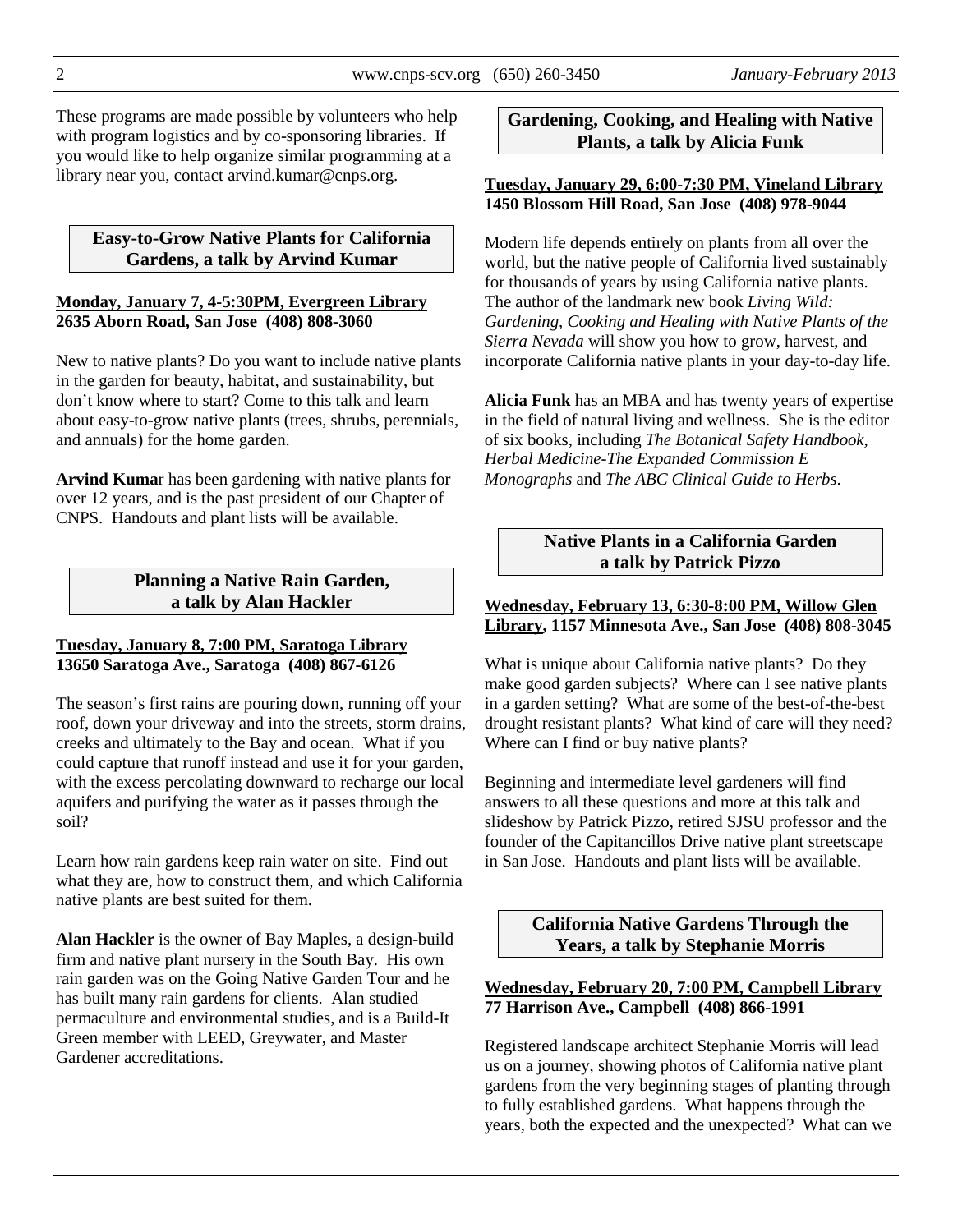learn from mature gardens that may apply to the design of new gardens? Opportunities and surprises, as well as struggles, will be discussed for each garden based on interviews with the garden owners.

**Stephanie Morris** has been working in the field of Landscape Architecture for seventeen years and specializes in ecologically-oriented residential design. She enjoys creating landscapes that reduce water use, require less

maintenance, and provide a connection to the natural world. In addition to tending her own California native garden in the Bay Area, she appreciates collaborating with other native plant gardeners and design professionals, in order to further everyone's knowledge.

#### **Keying with Natives**

Join us as we learn and practice methods of identifying the native plants of our region (aka keying). From beginners to more advanced, there are challenges for all. Bring in



Volunteers learn to set up a survey line at Stile Ranch in San Jose, during last October's Rare Plant Monitoring Training Workshop

plant samples if you have some or just come and work with the materials provided. We discuss the various plant books and practice keying with them. Microscopes are also available.

The next meeting dates are **Fridays**, **January 25 and February 22, from 6:30pm - 8:30pm**. We meet at the Peninsula Conservation Center (PCC), 3921 E. Bayshore Road in Palo Alto. For more information, please contact Dave "Tex" Houston at 350co2now@gmail.com or (650) 303-2777; or Sally Casey at (408) 377-0989.

**Directions to PCC:** From Hwy. 101 **southbound**, take the San Antonio Rd. North exit, follow the cloverleaf around and across 101, get immediately into the left-hand turn lane, and turn LEFT onto East Bayshore. From Hwy. 101 **northbound**, take the San Antonio exit and make a right at the light onto San Antonio Rd. Immediately get into the left-hand turn lane and turn LEFT onto East Bayshore.

East Bayshore will curve around to the left, then right. Turn right on Corporation Way. Your next left is the entrance to the PCC parking lot. The meeting rooms are on the first floor.

#### **LIVeCoRPs, Our Conservation Committee: Looking Ahead to the New Year**

At our last meeting we set goals for the New Year:

#### 1. **Define the Purpose and Goals of the Santa Clara County** *Invasive Plants* **arm of our committee.** Do we want to continue the tradition of selecting a specific site to rid of invasive weeds or do we want to broaden the scope to

looking at the problem on a county wide basis? Do we want to work independently or partner with other agencies? **Please come to our Jan 15th meeting and help us consider our approach to this important issue.**

#### 2. **Become More Effective Environmental Advocates.** We will be seeking out opportunities to educate our committee members on important aspects of environmental advocacy

such as CEQA training (California Environmental Quality Act), writing effective comment letters to government agencies, presenting compelling environmental arguments during public

meetings, weed management, and habitat restoration. 3. **Expand Our Documentation of Our Rare and Endangered Plants in Santa Clara and San Mateo Counties.** In the past year we had 4 training sessions teaching volunteers how to document populations of rare

and endangered plants and send the information to the State Database. This is the database that developers must check before they begin a project. If the population is documented then they are required to work with government agencies on a plan for *protection and mitigation.* 

4. **Institute a Mapping Program of All Populations of Rare and Endangered Plants in Santa Clara County.** We want to do a more sophisticated analysis of the "big picture" of where populations still exist and how best to use our resources to protect them.

**We are a vibrant group**. Please join us! Our next meetings will be on the **third Tuesday** of the month as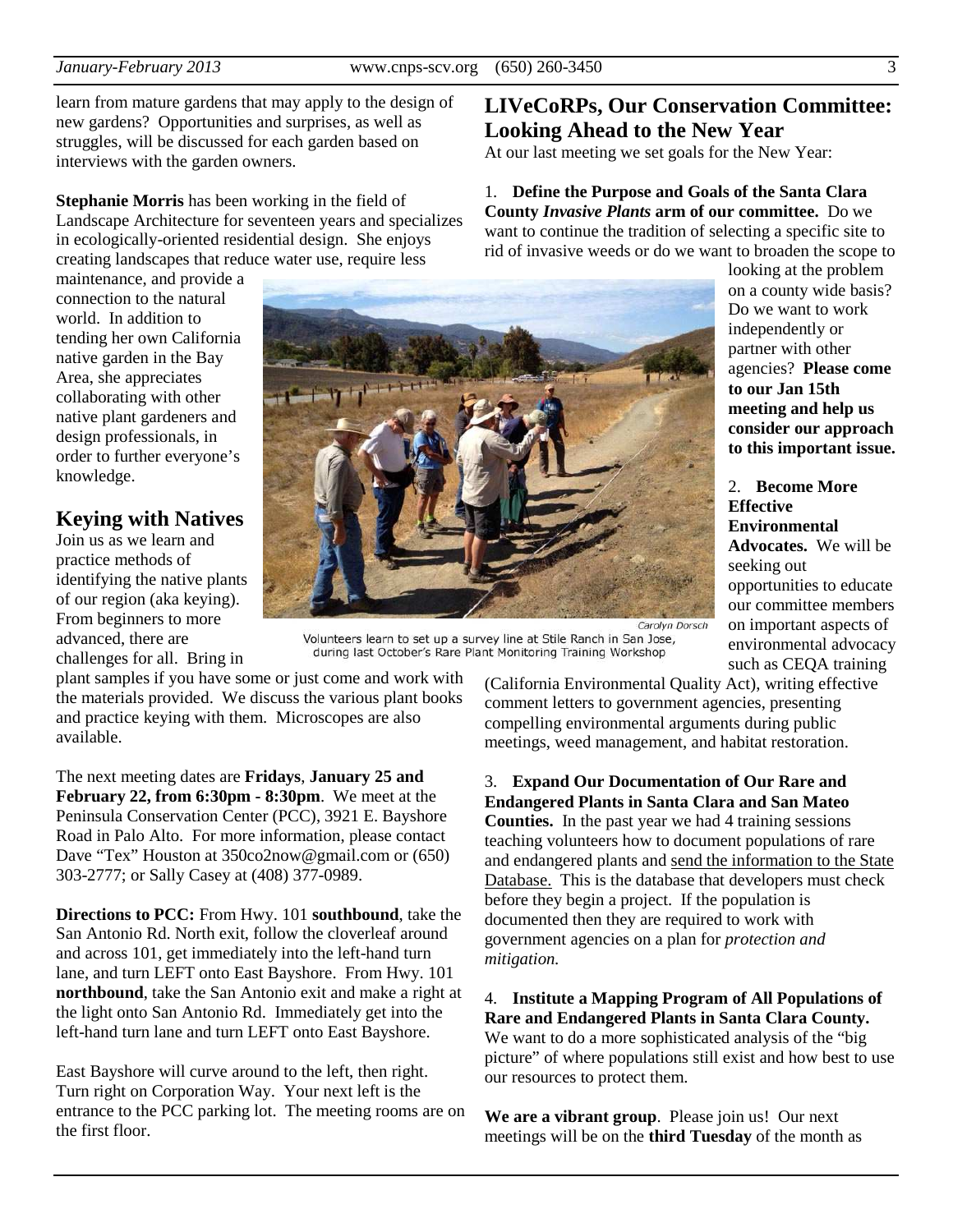usual: **January 15 and February 19, 7pm at the PCC**. For information or concerns please contact the committee chair: Linda Ruthruff at ldrruff@hotmail.com. For **directions** to the PCC, please see the Keying with Natives article above.

#### **CHAPTER SERVICE OUTINGS**

#### **Habitat Restoration at Edgewood Park**

Join us as we restore sensitive habitats at Edgewood Park and enjoy golden winter sunshine. Weeding sessions take place at the following times:

- **Friday mornings** throughout the year, starting at **9am**
- **Wednesday evening** weeding will resume next March when Daylight Savings Time returns.

For schedules, meeting places, and other details visit our website at **edgewood.thinkersrus.net**, contact Paul Heiple at (650) 854-7125 or pheiple@gmail.com, or email John Allen at jcakwa@earthlink.net.

#### **CHAPTER FIELD TRIPS**

Chapter field trips are generally free and open to the public. They are oriented to conservation, protection and enjoyment of California native plants and wildlife, and we adhere to all rules and guidelines for the lands on which we are visiting.

**In our region it is very important to be prepared for hiking on rugged and steep terrain, wide temperature ranges and rapidly changing conditions at any time of year. All participants should wear sturdy footwear and carry sufficient water, sun protection, food, clothing layers, personal first aid and other supplies you may need. If you have any questions about your ability to participate in a particular field trip, please contact the trip leader in advance.** 

#### **Tue Jan 1 10am – 2pm Año Nuevo State Preserve (Hwy 1 coast-southern San Mateo County)**

Join us as we celebrate a Chapter tradition of welcoming the New Year with a walk and picnic at Año Nuevo State Preserve on the San Mateo County coast. **The preserve is located south of Pescadero** on Highway 1, just north of the Santa Cruz County line.

**Meet in the parking lot** (\$10 day use fee) **at 10am.** Latecomers will find us on the trail in the coastal prairie. We'll enjoy sea cliff vegetation, raptors, songbirds and maybe marine mammals. We will face a moderate high tide at noon, but should be able to picnic on the beach (in the area in which seal tour reservations are not required).

As this is a day to have fun at the beach with fellow Chapter members, the ending time and depth of botanical discussion may be extended depending on participants. We will finish at the visitor center. Bring binoculars and layers for variable conditions including wind, sun and fog.

Heavy rain cancels. For more information contact Carolyn Dorsch at cdorsch1@aol.com or (650) 804-6162 (eves).

#### **Field Trip Planning Meeting**

#### **Thu Jan 24 7:00-8:30pm PCC Palo Alto**

We will be scheduling out the rest of the spring field trips. With more knowledge of the winter weather patterns we can make plans for the Desert Trip and summer mountain trips. All are welcome to join in on the discussions. For further information contact Carolyn Dorsch, Field Trip Chair. Phone (650) 804-6162 (evenings) or email cdorsch1@aol.com.

**Directions to the PCC** (Peninsula Conservation Center), see directions following the Keying with Natives article, earlier in this newsletter on page 3.

#### **Sat Jan 26 10am – 3pm UCSC Upper Campus, Santa Cruz**

Explore an area full of botanical treasures situated right above the main campus of the University of Santa Cruz. Geologic forces and the local climate have interacted to allow this area to support a stunning diversity of flora and fauna, including a very unusual population of western azalea, *Rhododendron occidentale*.

These azaleas regularly bloom in Dec.-Jan., about 6 months out of phase from all other populations! The azaleas occur in seeps within the forest, and we will also see several *Manzanita* species in bloom as we transition out of the forest and into the maritime chaparral. This can also be a great place for fungus diversity as well. So bring your sharp eyes and lots of curiosity to Santa Cruz as we explore the wilds of UCSC.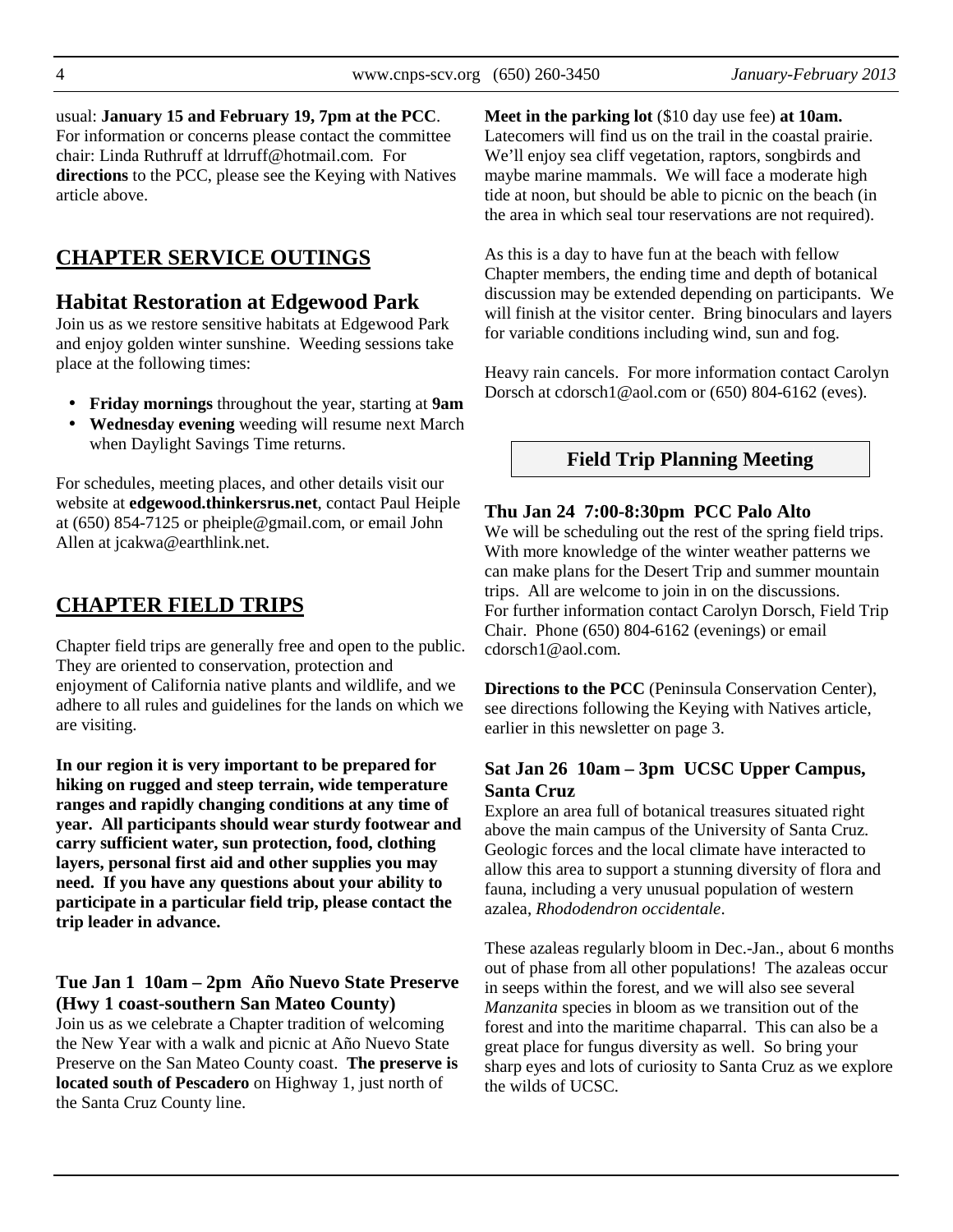The campus is about 35-45 minutes from San Jose. This will be a fairly slow paced hike, less than 5 miles in distance, with some ups and downs but less than 300' of elevation gain/loss. We expect to be done early enough to allow those wanting to go to the Arboretum afterwards to do so (it closes at 5pm).

**Space is limited** to 15 for this trip. Please contact Kevin Bryant at mtngreen17@gmail.com or (408) 348-9470 to **reserve your space** and receive the trip details.

#### **Sat Feb 2 10am – 3:30pm Water Dog Lake (Belmont)**

Join Don Thomas and Ken Himes on a visit to Hidden Valley Park and Water Dog Lake Park in Belmont. We will make a loop trip in Hidden Valley Park to see two populations of *Dirca occidentalis*, the Western leatherwood. We will also see *Ribes malvaceum*, chaparral currant, in flower.

For those willing to do a longer hike, we will continue by connecting trails to Water Dog Lake Park to see additional colonies of Dirca. Most of the trail system has been made by mountain bike groups. The trails are often rutted and may be rough and slippery. Boots or good traction shoes and good hiking skills are required. Expect the full trip to **last until 3-3:30pm** (bring lunch).

For more information call Ken Himes at (650) 591-8560 or contact Don Thomas at (408) 828-4044 or don\_e\_thomas@yahoo.com.

**Directions**: **Meet at 10am** in the parking lot of Hidden Valley Park at the south end of Carlmont Drive in Belmont. To get there, take I-280 to the Ralston Rd. exit and head east, toward the Bay. In about 1/2 mile, turn right on Ralston Rd., go about 2 mi. and make a sharp right onto Carlmont Rd., which is just before you reach Alameda de las Pulgas. Go about 1/2 mi. on Carlmont until you come to the Trailhead.

A map of the area may be found in the *Peninsula Trails* book by Jean Rusmore, or visit **www.belmont.gov/Upload/ Document/D240001116/OpenSpaceTrailMap2005.pdf.** 

#### **Sun Feb 10 10am – 2pm**

#### **Perennials and Woody Plants of Alum Rock Park**

Join Stephen Rosenthal and Arvind Kumar for a leisurely plant identification walk through Alum Rock Park. Winter is a time of renewal and growth for many plants, and dormancy for some. Expect to see local natives such as coast live oak, bay laurel, California buckeye, holly-leaved redberry, sticky monkeyflower, sagebrush, soap lily, coyote

mint, goldback & maidenhair ferns, California fuchsia, and California buckwheat.

Beginners are welcome! We will meet at the Maintenance Building in the Park Headquarters area at **10am**, and walk up to Inspiration Point, currently under restoration by neighborhood volunteers. We'll then continue on the South Rim Trail, and return via the Sycamore Switchback Trail. Bring a sack lunch and water, and dress suitably for the weather. Park admission is \$6 per car.

For more information contact Stephen at (408) 923-6562 or sailinsteve@sbcglobal.net; or Arvind at (408) 715-7020 or arvind.kumar@cnps.org.

**Directions**:Alum Rock Park is in East San Jose off Penitencia Creek Road. From I-680, take the Berryessa Road exit and drive east towards the hills. After about 2.5 mi., turn right on N. Capitol Ave. Drive south about 0.3 mi., then turn left on Penitencia Creek Rd. Follow Penitencia Creek Rd. about 2 miles east to the park main entrance. There is a \$6 entry fee. After entering the park, follow the main road to the T intersection, and turn Left under the bridge. Go about 1 mi., and park in the first lot you come to after going under the bridge. From the parking area, take the bridge across the Creek. You will see a log cabin and continue to the maintenance building, straight ahead.

For a map of the park, visit **www.boulter.com/geocaching/ maps/maps/us/ca/AlumRock.jpg**.

#### **Sat Feb 23 10am – 3pm San Pedro Valley County Park (Pacifica)**

We will explore both the Valley View Trail and the spectacular Hazelnut Trail during this early spring outing at San Pedro Valley County Park. Expect a number of early blooms: Montara manzanita (*Arctostaphylos montaraensis*), Pink flowering Currant (*Ribes sanguineum* var. *glutinosum*), Indian paintbrush (*Castilleja affinis*), up to three different Trilliums, plus quite a few other plants in early flower.

The trip will be an easy 5-mile loop hike through coastal scrub and chaparral plus some riparian woodland. It will include an elevation gain and loss of about 900 feet. For more information contact Alf Fengler at afengler@acm.org or (650) 345-7045.

**Directions**: This 1,100-acre park is located at 600 Oddstad Blvd. in Pacifica. From the South Bay, take I-280 north then merge onto Skyline Blvd./CA-35 via exit 41 towards Pacifica. After 3.5 mi. turn left onto Sharp Park Rd. down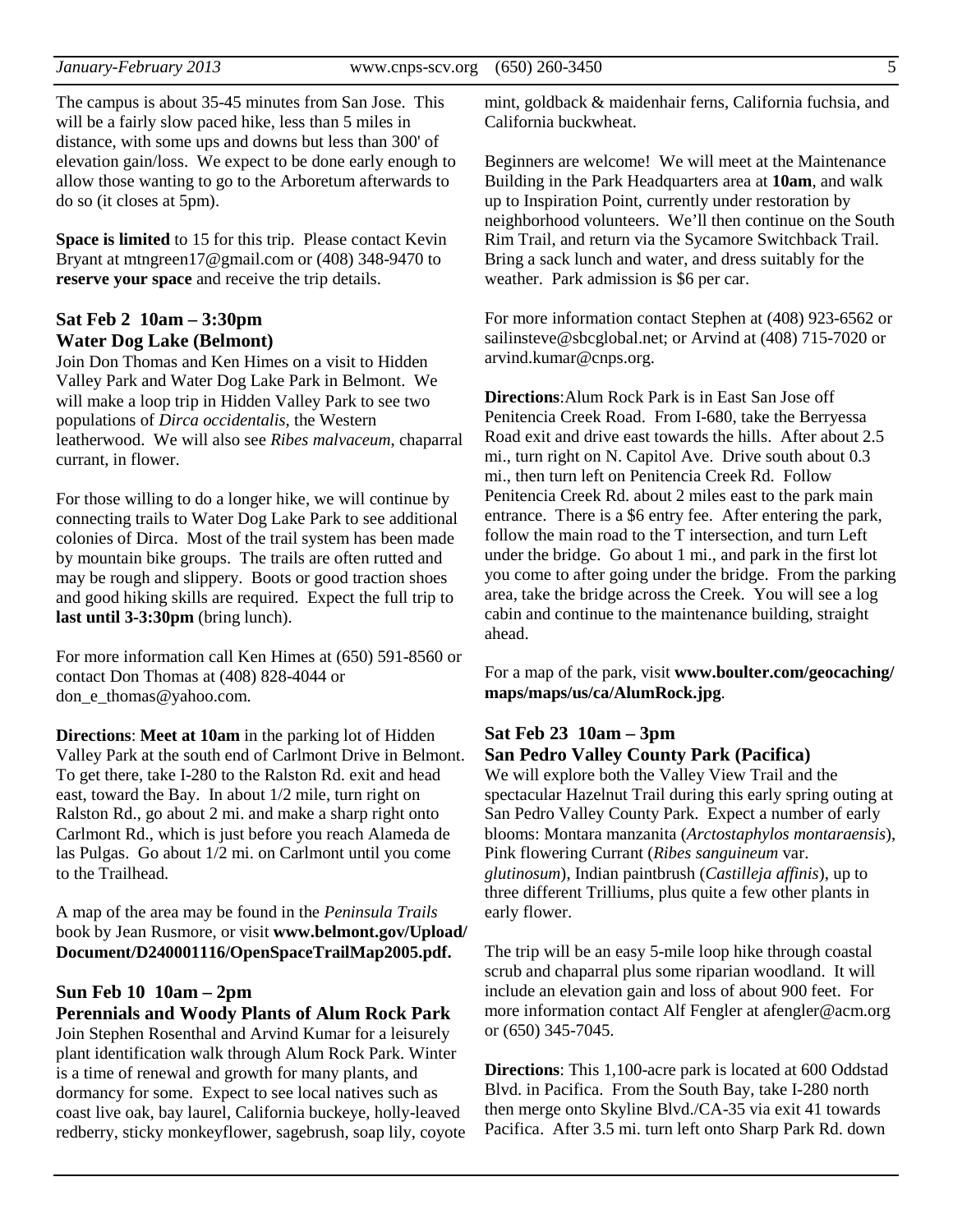towards the coast. Follow the signs for Cabrillo Hwy/CA-1 South toward Santa Cruz. Go for 2.5 mi. then turn left at Linda Mar Blvd., go for 2 more mi. where the road ends at Oddstad. Turn right and then immediately left into the **Directions:** From Hwy. 101 northbound, take Old Bayshore/Brisbane exit and proceed north on Old Bayshore, past the town of Brisbane, until making a left turn onto Guadalupe Canyon Pkwy. Follow Guadalupe Pkwy. uphill (west) about a mile and a half to the park

Note: The County Park day use fee is \$6 per vehicle (bring exact amount). We'll **meet at 10am** in front of the Visitor

This coming year marks the 25th year since the invasive plants removal project began. The progress is amazing. Come see the project and the work remaining to be done. Friday lead weeder Paul Heiple will tour the restoration sites, show the work completed, and discuss plans for future restoration. The hike will begin from the Clarkia Trail on Cañada Road at **9:30am**. The hike will be limited

to 30 people. To reserve your spot, contact Paul at

**Directions:** The Clarkia Trailhead is located on Cañada Road at the southwest corner of the park. From I-280, turn off at the Edgewood Rd. exit and drive west on Edgewood Rd. until it ends at Cañada Rd., then turn left. Continue on Cañada road and look for the Clarkia Trailhead shortly after

pheiple@gmail.com or (650) 854-7125.

Center. Bring water and a lunch. Heavy rain cancels.

#### **Sat Mar 2 9:30am Edgewoood County Park**

Edgewood Park is one of our Chapter's oldest projects. The battle to save Edgewood from becoming a golf course has long since been won and the land is secure from any development. The continuing project that our Chapter owns is the restoration weeding.

entrance. We will meet at the parking lot just beyond the entrance kiosk. There is a \$6.00 day use/parking fee (bring exact change). **Editor's note**: San

San Bruno Mountain Watch

Bruno Mountain Watch welcomes volunteers to join them in restoring and maintaining habitat on San Bruno Mountain. They offer nursery workdays and habitat restoration workdays, including the SSF Weed Warriors program mentioned later in this newsletter. To learn more, visit their Stewardship web

page, at **www.mountainwatch.org/stewardship-home**.

#### **Spring 2013 Desert Trip**

Discussions are underway for organizing a Chapter field trip to the California desert area the **first weekend of April (April 5-8).** See details in next issue of this newsletter, or on the Chapter website once plans are firmed up.

#### **ANNOUNCEMENTS**

*News and Activities from Other Organizations* 

#### **Edgewood Docent Training Begins Jan. 30**

Friends of Edgewood Natural Preserve (FOE) will offer docent training in January for their spring Wildflower Walks. Edgewood is a wonderful resource containing several plant communities in addition to the serpentine grasslands that are the highlight of their Wildflower Walks. Docents are vital to FOE's ability to attract and educate the public about preservation and restoration projects as well as the bright serpentine flowers they see as they drive past on Interstate 280.

FOE's wildflower docent training provides seven Wednesday evening presentations (in Redwood City) by very knowledgeable speakers, Saturday hikes through

#### **Sun Mar 3 10am – 3:30pm San Bruno Mountain (Brisbane)**

passing under I-280.

Join Ken Himes for a hike along the Summit Loop Trail to see early flowering plants in the coastal scrub and coastal grassland plant communities. The hike will be about 3.5-4 miles with 800 feet elevation gain/loss. Wear layers as windy conditions could occur. Bring lunch and liquids. For more information call Ken at (650) 591-8560.

park.

# Mission blue butterfly on host lupine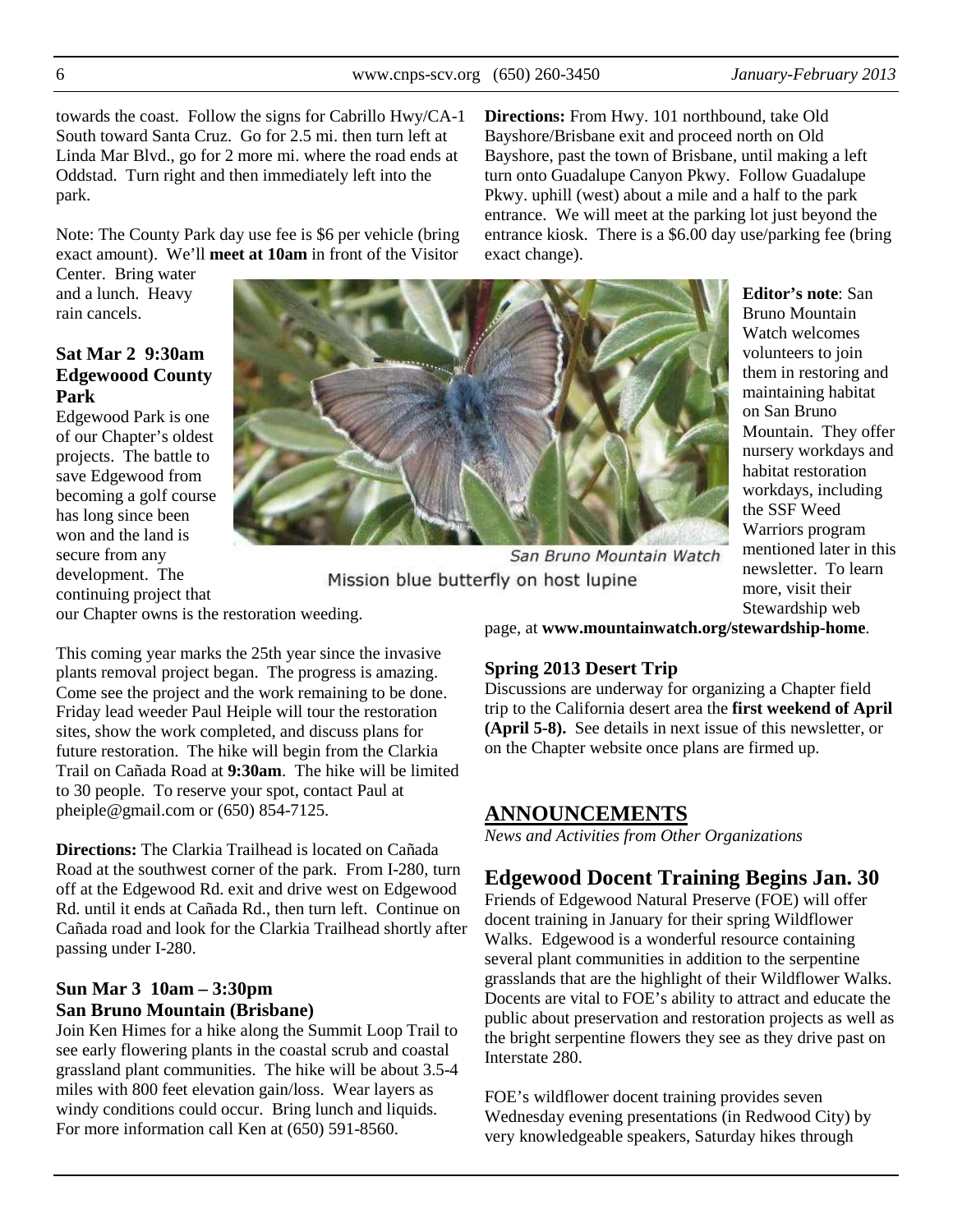Edgewood led by these speakers, and a binder full of facts about the Natural Preserve. There is a \$30 fee for training materials.

To register or for more information, please email Mary Wilson at docent-trainer@FriendsOfEdgewood.org or visit **www.FriendsOfEdgewood.org**.

#### **South San Francisco Weed Warriors**

Do you live in northern San Mateo County or San Francisco or nearby, and want to help remove invasives and restore habitat? Join San Bruno Mountain Watch's Weed Warriors on the **Fourth Friday and Saturday of every month, 9am to noon.** 

Join the group, also known as South San Francisco (SSF) Weed Warriors, for fresh air and exercise - and help them weed on the south slope of San Bruno Mountain. The south slope has large areas of grasslands that are critical to our resident butterflies. The Weed Warriors provide the gloves. You'll want to wear long pants, layers, and sturdy shoes. Be sure to bring water.

No reservations are required. Meet behind the Mills Montessori School at 1400 Hillside Blvd. in South San Francisco, rain or shine. For more information, contact the leaders Loretta and Chuck Brooks at lorettaandchuck@sbcglobal.net or call San Bruno Mountain Watch (SBMW) office at (415) 467-6631.

Check out the SBMW website for all volunteer opportunities in their Stewardship Programs and Upcoming Events: **www.mountainwatch.org**.

#### **Northern California Botanists' Symposium**

On **January 14 – 15**, the Northern California Botanists' association will present a two-day symposium entitled: "From the Redwoods to the Sagebrush: Botany Ranging Far and Wide," at California State University, Chico.

Topics will range from redwood/North Coast ecology to Northern California botanical discoveries, and there will be a third day of workshops / field trips to choose from. The symposium will also include an evening reception and banquet with keynote speaker Barbara Ertter of the University of California Berkeley, addressing "People, Plants, and Politics." The symposium is open to everyone: botanical enthusiasts, professionals, and students.

For a detailed program and registration information visit **www.norcalbotanists.org**.

#### **CHAPTER OFFICERS FOR 2013**

Chapter officers for the 2013 calendar year were elected at our Annual Meeting on November 10. Steve Rosenthal, who has been the Chapter Webmaster for the last several years, was elected as President. Madeline Morrow, most recently Going Native Garden Tour Liaison to the Board, was elected Vice President. Dee Wong was elected as Treasurer, and Radhika Thekkath was re-elected as Recording Secretary. Arvind Kumar will round out the Executive Committee as Past President.

Many, many thanks to our out-going officers: Arvind Kumar (President), Toni Gregorio-Bunch (Vice President), and Kevin Bryant (Past President). And special thanks to former Treasurer Julie Scherer, who continued her service through 2012 to provide continuity for the Chapter's finances.

We still have several open Board and Committee Chair positions, and we would like to get more help with our Program Committee, Going Native Garden Tour Committee, and Publicity Committee. For more information, or to volunteer for the Chapter in other ways, please contact any of the officers listed below.

| <b>Title</b>     | <b>Name</b>  | <b>Phone</b> | <b>Email</b>   |
|------------------|--------------|--------------|----------------|
| <b>President</b> | <b>Steve</b> | (408)        | sailinsteve@   |
|                  | Rosenthal    | 923-6562     | sbcglobal.net  |
| <b>Vice</b>      | Madeline     | (408)        | madelinemorrow |
| <b>President</b> | Morrow       | 741-1150     | @earthlink.net |
| <b>Recording</b> | Radhika      | (650)        | rthekkath@     |
| <b>Secretary</b> | Thekkath     | 473-1537     | yahoo.com      |
| <b>Treasurer</b> | Dee          | (650)        | dee@thevillage |
|                  | Wong         | 670-7797     | gardener.com   |
| Past             | Arvind       | (408)        | arvind.kumar@  |
| <b>President</b> | Kumar        | 715-7020     | cnps.org       |

To join our Chapter email list please use the signup link at the bottom of our Chapter home page at **www.cnps-scv.org**.

The latest Blazing Star newsletter is always online at **cnpsscv.org/phocadownload/current-newsletter.pdf.** To view past issues, visit the Chapter website's newsletter page.

**DEADLINE FOR THE NEXT** *BLAZING STAR* 

**Saturday, February 9, 2012** 

**Email: mattsson@surfpix.net Phone: (408) 255-3767**